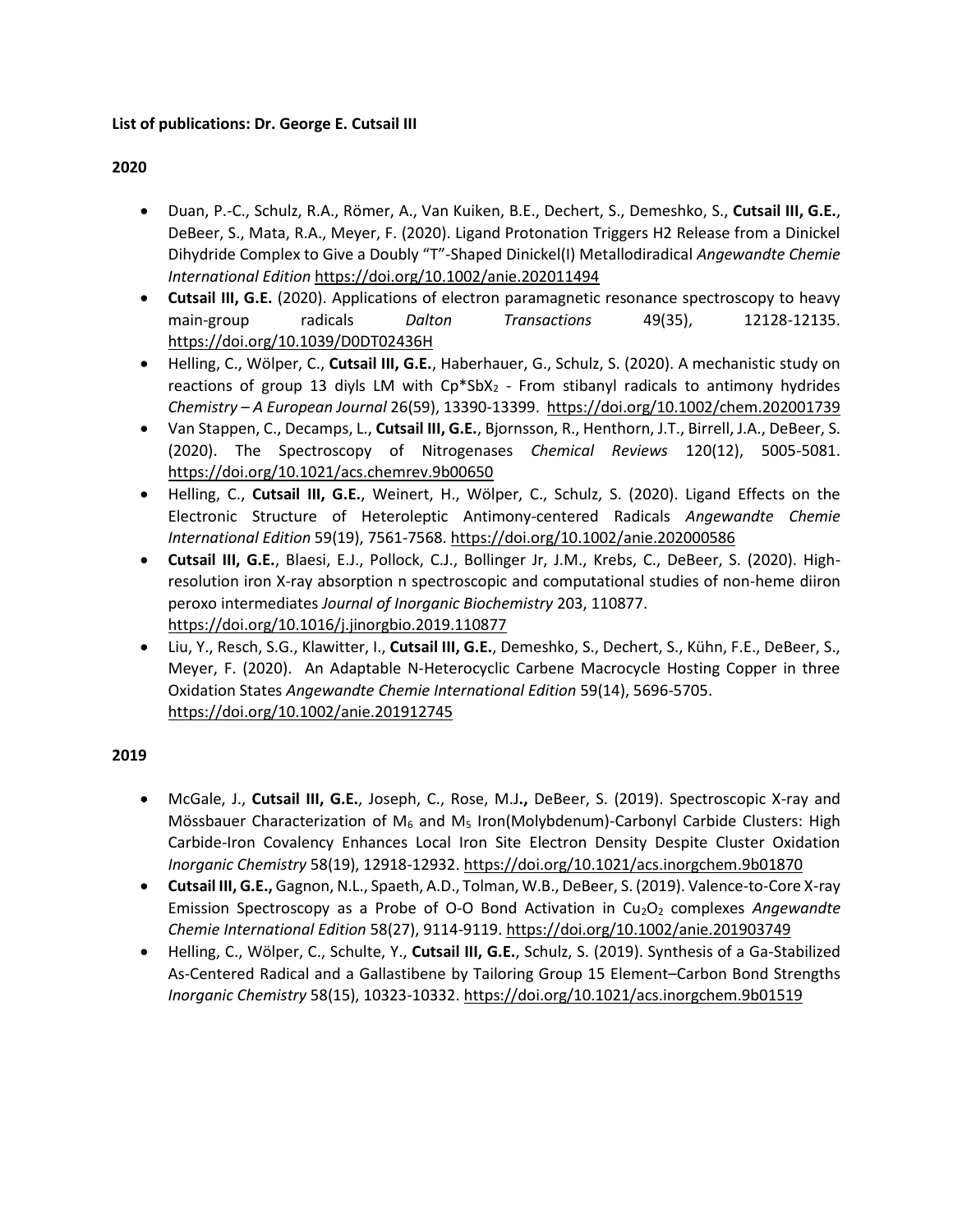- **Cutsail III, G.E.**, Banerjee, R., Zhou, A., Que, L., Lipscomb, J.D., DeBeer, S. (2018). High-Resolution EXAFS Provides Evidence for a Longer Fe•••Fe Distance in the Q Intermediate of Methane Monooxygenase *Journal of the American Chemical Society* 140(48), 16807-16820. <https://doi.org/10.1021/jacs.8b10313>
- Galle, L.M., **Cutsail III, G.E.**, Nischwitz, V**.,** DeBeer, S., Span, I. (2018). Spectroscopic characterization of the Co-substituted C-terminal domain of rubredoxin-2 *Biological Chemistry* 399(7), 787-798.<https://doi.org/10.1515/hsz-2018-0142>
- Ganesamoorthy, C., Helling, C., Wolper, C., Frank, W., Bill, E., **Cutsail III, G.E.**, Schulz, S. (2018). From stable Sb- and Bi-centered radicals to a compound with a Ga=Sb double bond *Nature Communications* 9, 87[. https://doi.org/10.1038/s41467-017-02581-2](https://doi.org/10.1038/s41467-017-02581-2)

## **2017**

• Horitani, M., Offenbacher, A.R., Carr, C.A.M., Yu, T., Hoeke, V., **Cutsail III, G.E.**, Hammes-Schiffer, S., Klinman, J.P., Hoffman, B.M. (2017).  $^{13}C$  ENDOR Spectroscopy of Lipoxygenase-Substrate Complexes Reveals the Structural Basis for C-H Activation by Tunneling *Journal of the American Chemical Society* 139(5), 1984-1997[. https://doi.org/10.1021/jacs.6b11856](https://doi.org/10.1021/jacs.6b11856)

### **2016**

- Hoffeditz, W.L., Katz, M.J., Deria, P., **Cutsail III, G.E.**, Pellin M.J., Farha, O.K., Hupp, J.T. (2016). One Electron Changes Everything. A Multispecies Copper Redox Shuttle for Dye-Sensitized Solar Cells *The Journal of Physical Chemistry C* 120(7), 3731-3740.<https://doi.org/10.1021/acs.jpcc.6b01020>
- Ding, M., **Cutsail III, G.E.**, Aravena, D., Amoza, M., Rouzières, M., Dechambenoit, P., Losovyj, Y., Pink, M., Ruiz, E., Clérac, R., Smith, J.M. (2016). A low spin manganese(IV) nitride single molecule magnet *Chemical Science* 7(9), 6132-6410[. https://doi.org/10.1039/c6sc01469k](https://doi.org/10.1039/c6sc01469k)

### **2015**

- Anderson, J.S., **Cutsail III, G.E.**, Rittle, J., Connor, B.A., Gunderson, W.A., Zhang, L., Hoffman, B.M., Peters, J.C. (2015). Characterization of an Fe≡N–NH<sub>2</sub> Intermediate Relevant to Catalytic N<sub>2</sub> Reduction to NH3 *Journal of the American Chemical Society* 137(24), 7803-7809. <https://doi.org/10.1021/jacs.5b03432>
- **Cutsail III, G.E.**, Telser, J., Hoffman, B.M. (2015). Advanced paramagnetic resonance spectroscopies of iron–sulfur proteins: Electron nuclear double resonance (ENDOR) and electron spin echo envelope modulation (ESEEM) *Biochimica et Biophysica Acta (BBA) – Molecular Cell Research* 1853(6), 1370-1394.<https://doi.org/10.1016/j.bbamcr.2015.01.025>

# **2014**

• Gunderson, W.A., Suess, D.L.M., Fong, H., Wang, X., Hoffmann, C.M., **Cutsail III, G.E.**, Peters, J.C., Hoffman, B.M. (2014). Free H<sub>2</sub> Rotation vs Jahn–Teller Constraints in the Nonclassical Trigonal (TPB)Co–H<sup>2</sup> Complex *Journal of the American Chemical Society* 136(42), 14998-15009. <https://doi.org/10.1021/ja508117h>

#### **2018**